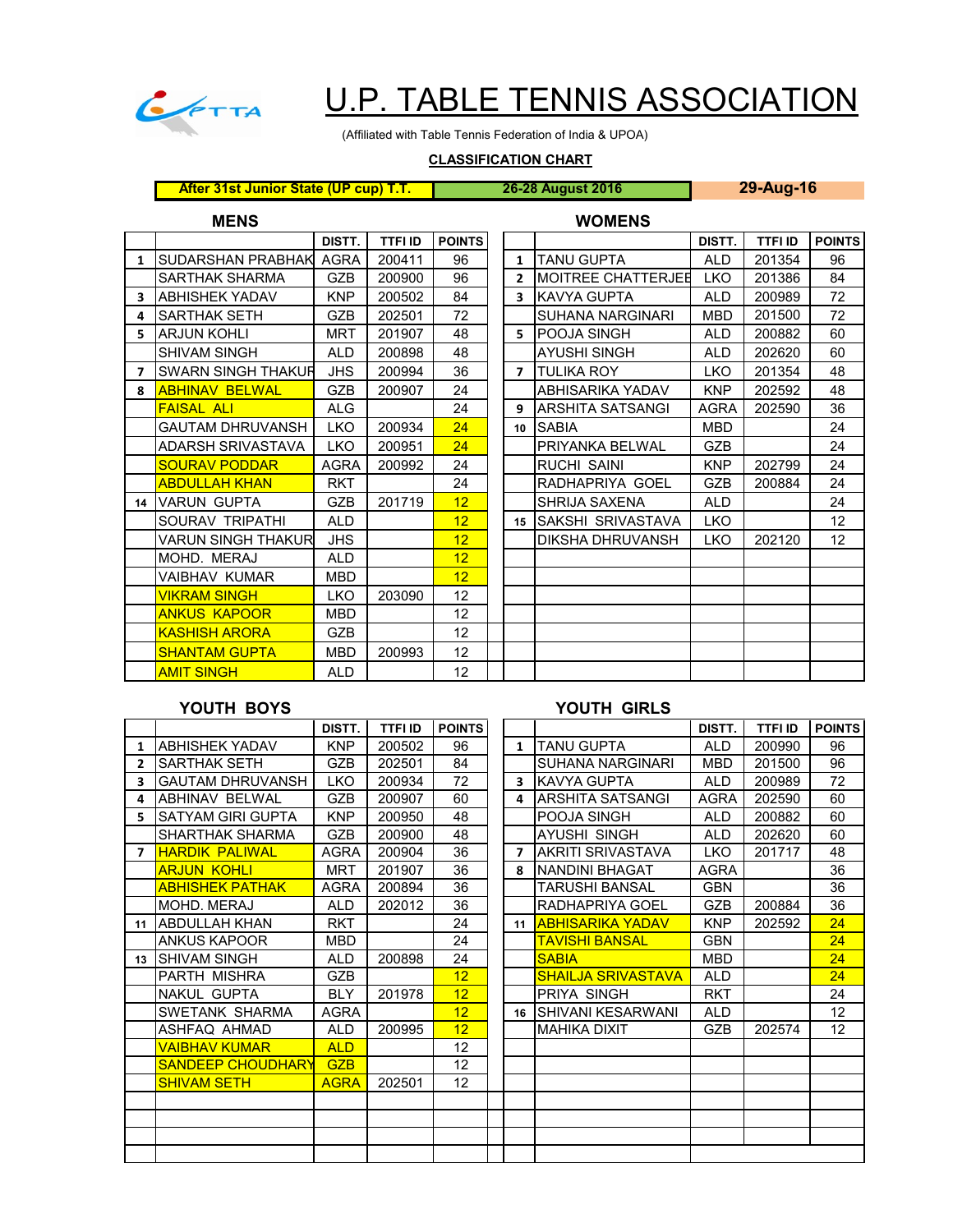| After 31st Junior State (UP cup) T.T. |                            |             |                |                 |  | 26-28 August 2016   |                          |             |                |               |  |  |
|---------------------------------------|----------------------------|-------------|----------------|-----------------|--|---------------------|--------------------------|-------------|----------------|---------------|--|--|
| <b>JUNIOR BOYS</b>                    |                            |             |                |                 |  | <b>JUNIOR GIRLS</b> |                          |             |                |               |  |  |
|                                       |                            | DISTT.      | <b>TTFI ID</b> | <b>POINTS</b>   |  |                     |                          | DISTT.      | <b>TTFI ID</b> | <b>POINTS</b> |  |  |
| $\mathbf{1}$                          | <b>DIVYANSH SRIVASTAVA</b> | <b>LKO</b>  | 201718         | 120             |  | 1                   | <b>SUHANA NARGINARI</b>  | <b>MBD</b>  | 201500         | 180           |  |  |
| $\overline{2}$                        | <b>HARDIK PALIWAL</b>      | <b>AGRA</b> | 200904         | 96              |  | $\overline{2}$      | POOJA SINGH              | <b>ALD</b>  | 200882         | 132           |  |  |
|                                       | SARTHAK SHARMA             | GZB         | 200900         | 96              |  | 3                   | <b>KAVYA GUPTA</b>       | <b>ALD</b>  | 200989         | 120           |  |  |
| 4                                     | <b>ADARSH SRIVASTAVA</b>   | LKO         | 200951         | 84              |  | 4                   | RADHAPRIYA GOEL          | GZB         | 200884         | 108           |  |  |
|                                       | UJJWAL ROY                 | <b>ALD</b>  | 200996         | 84              |  | 5                   | <b>NANDINI BHAGAT</b>    | <b>AGRA</b> |                | 60            |  |  |
|                                       | <b>ABHISHEK PATHAK</b>     | <b>AGRA</b> | 200894         | 84              |  |                     | AKRITI SRIVASTAVA        | <b>LKO</b>  | 201717         | 60            |  |  |
|                                       | SARTHAK SETH               | GZB         | 202501         | 84              |  |                     | AMBIKA GUPTA             | <b>ALD</b>  | 200988         | 60            |  |  |
| 8                                     | <b>SUBRAT RAJ VERMA</b>    | <b>AGRA</b> | 203097         | 72              |  |                     | <b>MAHIKA DIXIT</b>      | GZB         | 202574         | 60            |  |  |
| 9                                     | <b>SATYAM GIRI GUPTA</b>   | <b>KNP</b>  | 200950         | 48              |  | 9                   | <b>ESHA SAKYA</b>        | <b>KNP</b>  | 202568         | 48            |  |  |
|                                       | 10 ABHINAV MALAN           | GZB         |                | 36              |  |                     | <b>SHRUTI GUPTA</b>      | <b>ALD</b>  | 200986         | 48            |  |  |
|                                       | ASHUTOSH K. SINGH          | <b>AGRA</b> | 203062         | 36              |  |                     | SHAILJA SRIVASTAVA       | <b>ALD</b>  |                | 48            |  |  |
|                                       | <b>ANIKET MALIK</b>        | <b>GZB</b>  |                | 36              |  | 12 <sup>12</sup>    | <b>TARUSHI BANSAL</b>    | GZB         |                | 36            |  |  |
| 13                                    | <b>AKASH DWIVEDI</b>       | <b>LKO</b>  | 202630         | 24              |  | 13                  | <b>SIMRAN NIGAM</b>      | <b>LKO</b>  | 203129         | 24            |  |  |
|                                       | LAKSH JOSHI                | GZB         |                | 24              |  |                     | <b>SUHANI SINHA</b>      | <b>AGRA</b> | 201387         | 24            |  |  |
|                                       | <b>NAKUL GUPTA</b>         | BLY         | 201978         | 24              |  |                     | <b>SIMRAN BANO</b>       | <b>ALD</b>  |                | 24            |  |  |
|                                       | <b>UDISH GROVER</b>        | <b>AGRA</b> |                | 24              |  |                     | TASLEEM BANO             | <b>ALD</b>  |                | 24            |  |  |
|                                       | <b>PRAROOP</b>             | <b>AGRA</b> | 200897         | 24              |  |                     | PRIYA SINGH              | <b>RKT</b>  |                | 24            |  |  |
| 18                                    | <b>RISHAB KUMAR</b>        | <b>ALD</b>  |                | 12              |  | 18                  | <b>SHIVANI KESARWANI</b> | <b>ALD</b>  |                | 12            |  |  |
|                                       | <b>VIBHOR GARG</b>         | GZB         |                | 12              |  |                     | <b>TAVISHI BANSAL</b>    | <b>GBN</b>  |                | 12            |  |  |
|                                       | PARTH MISHRA               | GZB         |                | 12              |  |                     | REEDHI BHASKAR           | <b>GZB</b>  | 200888         | 12            |  |  |
|                                       | SAHIL ARORA                | <b>GBN</b>  |                | 12              |  |                     |                          |             |                |               |  |  |
|                                       | <b>SARTH MISHRA</b>        | <b>GZB</b>  | 202573         | 12              |  |                     |                          |             |                |               |  |  |
|                                       | <b>SUB-JR. BOYS</b>        |             |                |                 |  |                     | <b>SUB-JR. GIRLS</b>     |             |                |               |  |  |
|                                       |                            | DISTT.      | <b>TTFI ID</b> | <b>POINTS</b>   |  |                     |                          | DISTT.      | TTFI ID        | <b>POINTS</b> |  |  |
| $\mathbf{1}$                          | DIVYANSH SRIVASTAVA        | LKO         | 201718         | 180             |  | $\mathbf{1}$        | SUHANA NARGINARI         | <b>MBD</b>  | 201500         | 144           |  |  |
| $\mathbf{2}$                          | <b>ASHUTOSH K. SINGH</b>   | AGRA        | 203062         | 144             |  | $\mathbf{2}$        | RADHAPRIYA GOEL          | GZB         | 200884         | 132           |  |  |
| 3                                     | <b>PRAROOP</b>             | <b>AGRA</b> | 200897         | 108             |  |                     | AMBIKA GUPTA             | <b>ALD</b>  | 200988         | 132           |  |  |
| 4                                     | <b>VIBHOR GARG</b>         | GZB         | 200890         | 96              |  | 4                   | <b>REEDHI BHASKAR</b>    | GZB         | 200888         | 108           |  |  |
| 5                                     | <b>UJJWAL VERMA</b>        | <b>ALD</b>  | 200889         | 72              |  | 5                   | <b>HIRDYANSHI JHA</b>    | <b>AGRA</b> | 203093         | 84            |  |  |
| 6                                     | <b>SUJAL VERMA</b>         | <b>ALD</b>  |                | 60              |  | 6                   | <b>ESHA SAKYA</b>        | <b>KNP</b>  | 202568         | 72            |  |  |
| $\overline{7}$                        | <b>AKSHAT TYAGI</b>        | <b>GZB</b>  |                | 48              |  |                     | <b>MAHIKA DIXIT</b>      | GZB         | 202574         | 72            |  |  |
| 8                                     | <b>SARTH MISHRA</b>        | GZB         | 202573         | 24              |  | 8                   | <b>SUHANI SINHA</b>      | <b>AGRA</b> | 201387         | 60            |  |  |
|                                       | ABHINAV MALAN              | GZB         |                | 24              |  | 9                   | VAISHNAVI YADAV          | <b>ALD</b>  |                | 24            |  |  |
|                                       | SRIDHAR JOSHI              | <b>GBN</b>  | 201715         | 24              |  |                     |                          |             |                |               |  |  |
|                                       | <b>SANYAM SETH</b>         | GZB         |                | 24              |  |                     |                          |             |                |               |  |  |
|                                       | <b>SATYAM GIRI GUPTA</b>   | <b>KNP</b>  | 200950         | $\overline{24}$ |  |                     |                          |             |                |               |  |  |
|                                       |                            |             |                |                 |  |                     |                          |             |                |               |  |  |
|                                       | <b>CADET BOYS</b>          |             |                |                 |  | <b>CADET GIRLS</b>  |                          |             |                |               |  |  |
|                                       |                            | DISTT.      | TTFI ID        | <b>POINTS</b>   |  |                     |                          | DISTT.      | TTFI ID        | <b>POINTS</b> |  |  |
| $\mathbf{1}$                          | DIVYANSH SRIVASTAVA        | <b>LKO</b>  | 201718         | 180             |  | 1                   | <b>AMBIKA GUPTA</b>      | <b>ALD</b>  | 200988         | 180           |  |  |
| $\mathbf{2}$                          | <b>SARTH MISHRA</b>        | <b>GZB</b>  | 202573         | 144             |  | $\overline{2}$      | <b>REEDHI BHASKAR</b>    | GZB         | 200888         | 132           |  |  |
| 3                                     | <b>HARSHIT DESHAWAR</b>    | <b>AGRA</b> | 203074         | 108             |  | 3                   | <b>VAISHNAVI YADAV</b>   | ALD         |                | 108           |  |  |
|                                       | <b>AVI PAL</b>             | <b>ALD</b>  |                | 108             |  |                     | <b>VERTIKA BHARAT</b>    | AGRA        | 203088         | 108           |  |  |
| 5.                                    | <b>SHIVAM CHANDRA</b>      | <b>GZB</b>  |                | 72              |  | 5                   | <b>ESHA SAKYA</b>        | KNP         | 202568         | 84            |  |  |
|                                       | <b>MOULIK CHATURVEDI</b>   | <b>AGRA</b> |                | 72              |  | 6                   | <b>MIHIKA SHARMA</b>     | GZB         | 203087         | 72            |  |  |
| 7                                     | <b>TAPAN KUMAR</b>         | <b>AGRA</b> |                | 48              |  | 7                   | <b>AVISHA SHARMA</b>     | GZB         |                | 48            |  |  |
|                                       | <b>BADAL</b>               | LKO         |                | 48              |  |                     | <b>MANYATA KAPOOR</b>    | <b>GBN</b>  |                | 48            |  |  |
| 9                                     | <b>DAKSH TYAGI</b>         | GZB.        | 203081         | 24              |  | 9                   | <b>MANYA AHUJA</b>       | <b>MBD</b>  |                | 24            |  |  |
|                                       | ASHU VISHWAKARMA           | <b>RKT</b>  |                | 24              |  |                     | AYESHA SAXENA            | <b>GBN</b>  |                | 24            |  |  |

Sabler.

**N.K. LAHIRY** Chairman, Technical Committee